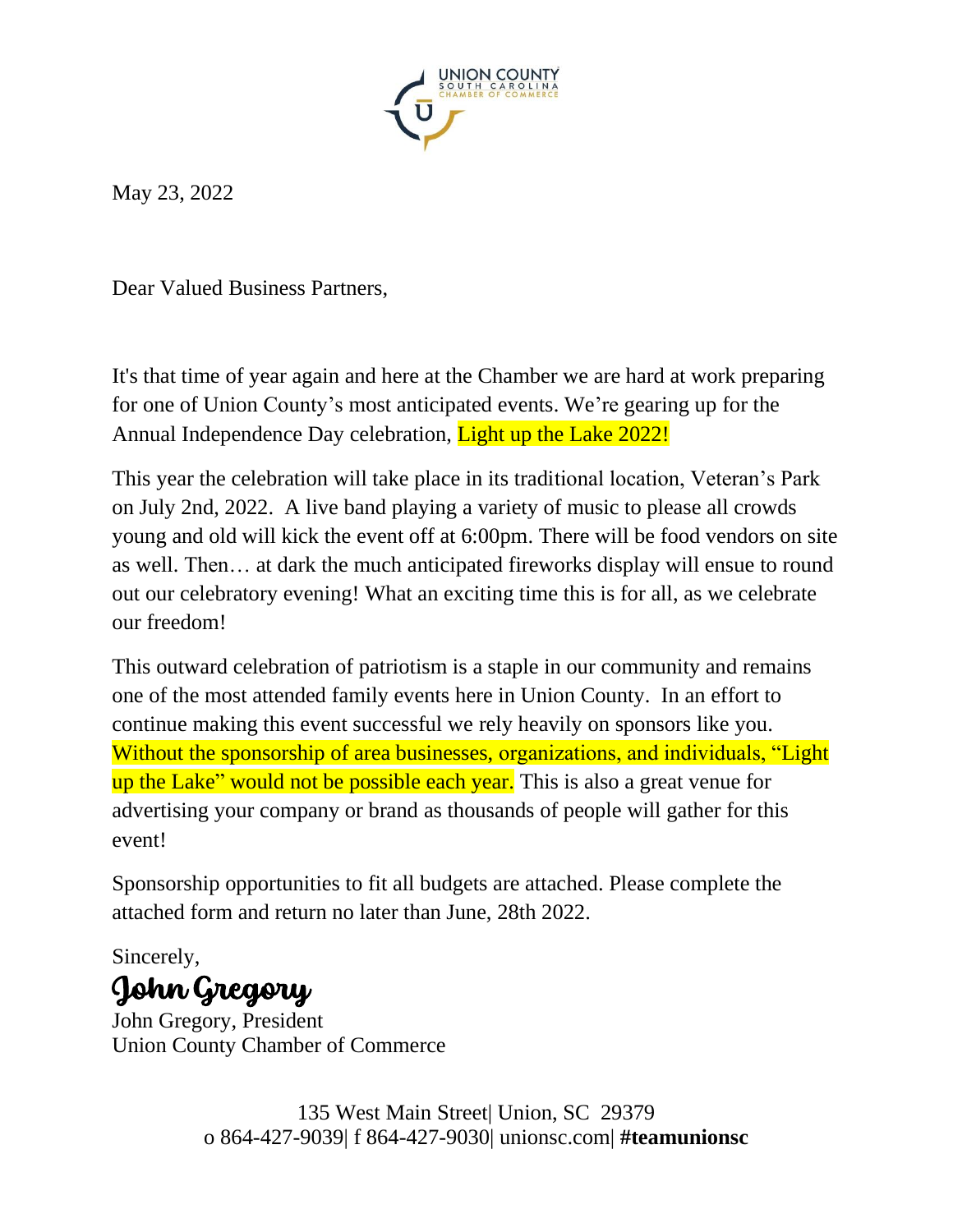

## Light Up the Lake Sponsorship Opportunities

**STARS & STRIPES** Sponsor: \$1000.00

Individual Banner  $(3 \times 5)$  advertising your organization Exposure on all Union County Chamber social media with company logo and link Podium recognition at the event Logo and company link on Chamber website

**RED** Sponsor: \$750.00

12"x24" Yard Sign advertising your organization positioned around the lake Exposure on all Union County Chamber social media with company logo and link Podium recognition at the event Logo and company link on Chamber website

**BLUE** Sponsor: \$500.00

Recognition on all sponsor banner Exposure on all Union County Chamber social media with company logo and link Podium recognition at the event Logo and company link on Chamber website

**WHITE** Sponsor: \$250.00

Recognition on all sponsor banner Podium recognition at the event

> 135 West Main Street| Union, SC 29379 o 864-427-9039| f 864-427-9030| unionsc.com| **#teamunionsc**